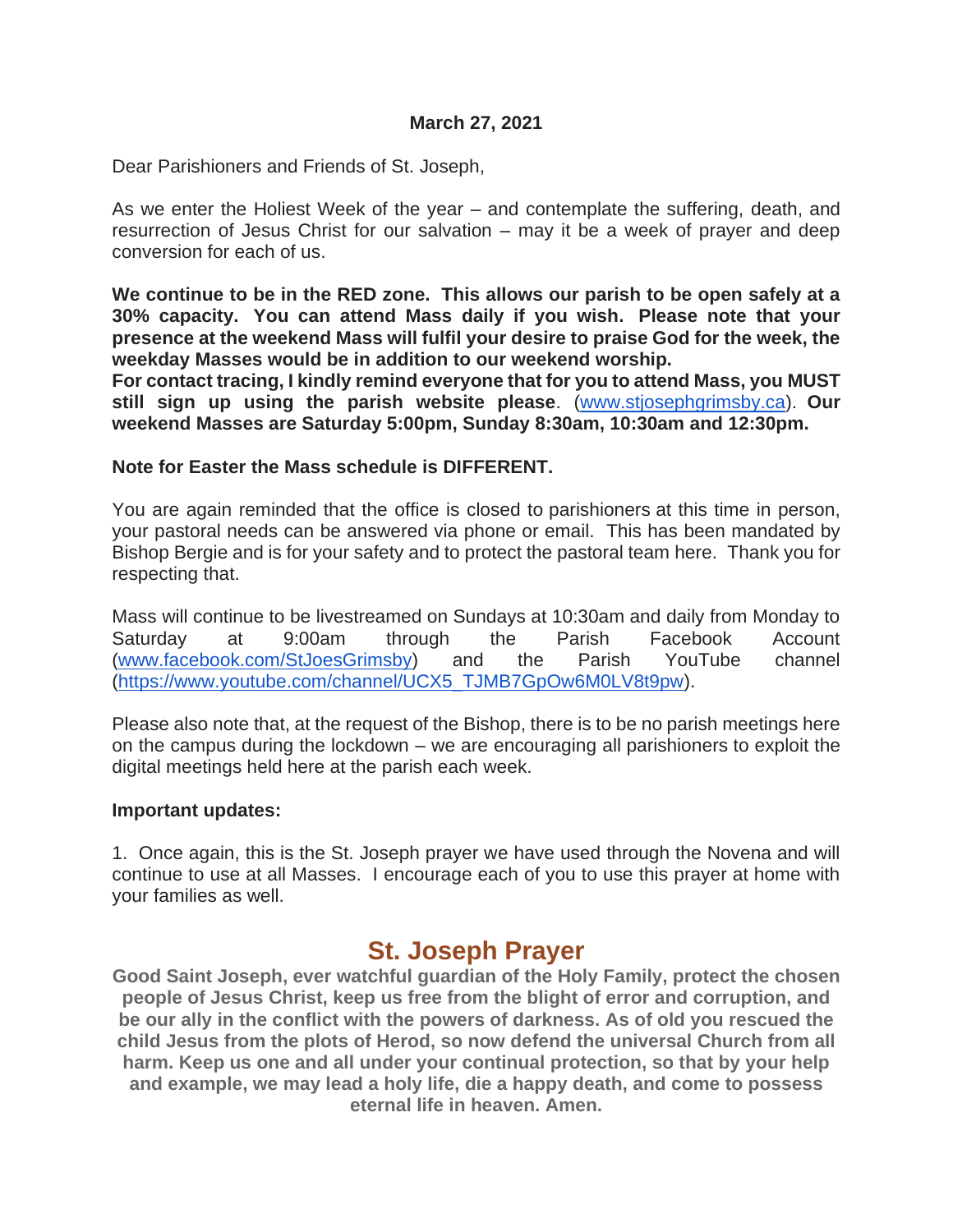**2. Our Holy Week and Easter schedule is as follows. Please note that ALL parishioners must sign up AHEAD of time. We remain at a 30% percent capacity. Please use the parish website to register. Once Masses are at capacity, unfortunately, we will not be able to accept walk-ins.**

**Palm / Passion Sunday March 27/28 -Confessions March 27 @ 3:00pm -Saturday 5:00pm -Sunday 8:30am / 10:30am / 12:30pm**

**Please note that parishioners will NOT be able to grab palms. ONE palm will be handed to you as you enter the Church. Only those attending Mass will receive a palm and palms will not be distributed for those who are at home. Palms have only been ordered for the number of people who have registered for Mass.** 

Holy Monday March 29 -Mass – 9:00am -Holy Hour – 3:00pm

Holy Tuesday March 30 -Mass – 9:00am -Holy Hour – 3:00pm

Holy Wednesday March 31 -Mass – 9:00am -Holy Hour – 3:00pm

**Holy Thursday – Mass of the Lord's Supper – April 1 -Mass – 7:00pm -Altar or repose set up in the Church – adoration until 12:00 midnight**

**Good Friday – April 2 -Young Children / Family Good Friday Service (not geared for adults, rather for young children and families only) 10:30am -Solemn Celebration of the Lord's Passion (all are welcome) – 12:30pm -Solemn Celebration of the Lord's Passion (all are welcome) – 3:00pm -Stations of the Cross – Mary's Way – 7:00pm**

**Holy Saturday – April 3 -Confessions 9:00am-10:30am -Blessing of Easter baskets / foods – 11:30am -Easter Vigil Mass – 8:30pm**

**Easter Sunday – April 4 -Masses 8:30am / 10:30am / 12:30pm / 2:30pm** *NOTE – Again ALL parishioners must sign up for Masses online, there will NOT be a binder with paper signups at the door.*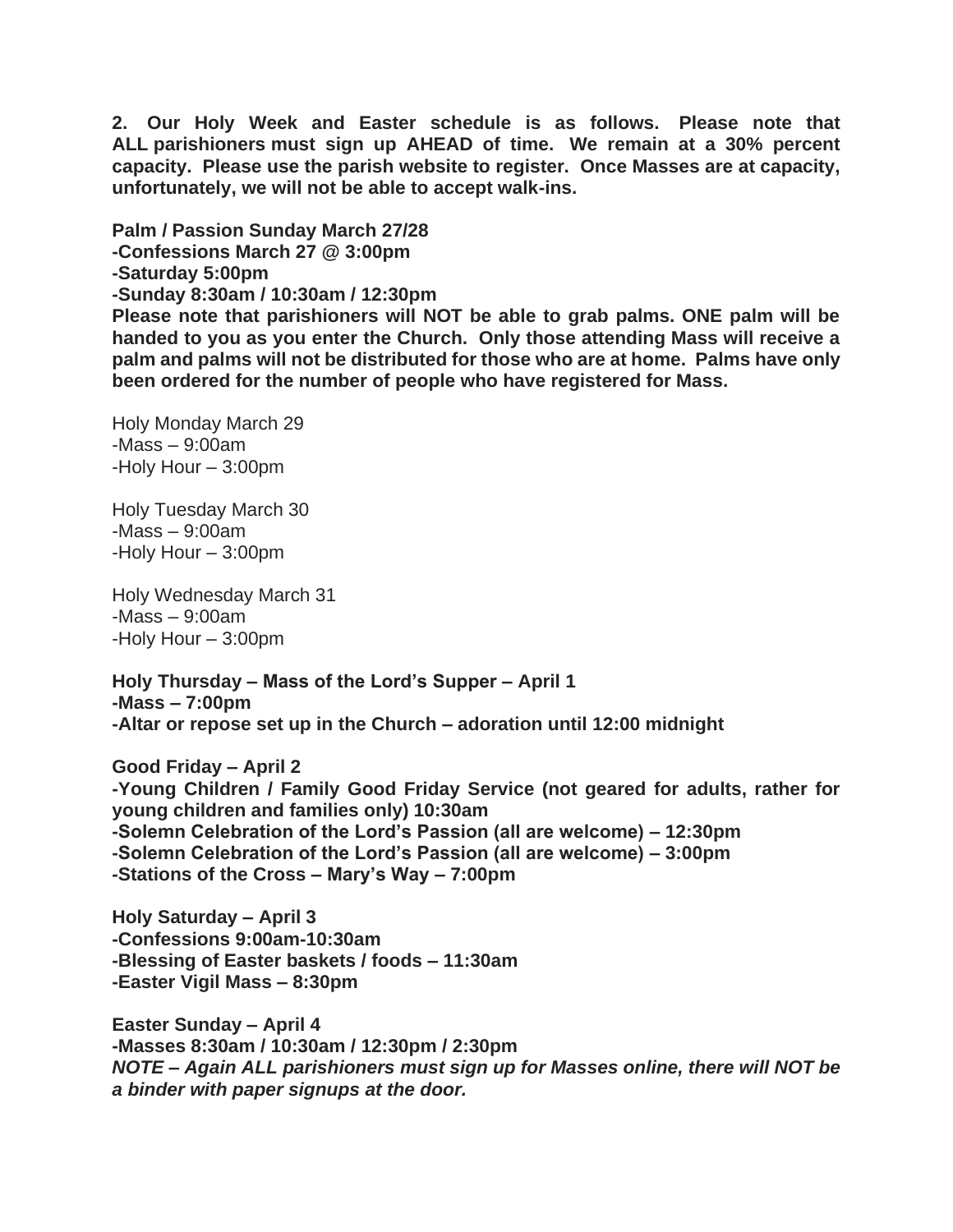### 3. **Feast of the Divine Mercy – Sunday April 11, 2021**

As in the past, **our parish will be hosting a Divine Mercy Celebration the Sunday after Easter from 2:30pm until 4:00pm in the Church**. **Fr. Stanley Ksciuk** – pastor of St. Elizabeth in Wainfleet, will lead us in a Liturgy of the Word and I will lead a Eucharistic Holy Hour as we call on the mercy of God and the special indulgences and promises Jesus gives to those who receive him in Holy Communion, have a true confession, and pray the Divine Mercy Chaplet during the hour of mercy (3pm) on this special day. **Priests will be available to hear your confessions as well**. **Nancy Bodsworth**, Catholic recording artist, will be our guest leader of music ministry and will lead us in song. Please invite your family and friends to this special celebration of God's mercy. Please see the attached flyer for more information.

4. This weekend brings our sixth week of METANOIA to a close. Let us continue to reflect upon the importance of satisfying our hunger and thirst – by the Eucharist and the Word of God alone.

I remind you to watch the video at least once during the week and continue to reflect upon the questions that I have outlined.

I have included the questions here for those who are not following on our Parish Facebook page. Beginning on Sunday, I invite you to begin watching the 5<sup>th</sup> video entitled "Jesus Prays."

Questions to Ponder

#### **METANOIA Discussion Session #6 – Hunger and Thirst**

1. Have you ever had an experience of hunger / thirst? What was that like for you?

2. Do you identify with the "HANGRY" concept in ourselves or someone we know – whereas we cannot think / move / act until we eat? Thereby affecting how we /they act?

3. Jesus identifies human need in other – hunger of those on the shore.... apostles are quick to dismiss or ignore it. Do I realize the hunger in the people in my life? What am I actively doing to help to satisfy that hunger and point them to the Lord?

4. What am I actively doing to look to satisfy the hunger in my own life? How am I working on my relationship with the Lord?

5. Is my experience of receiving Jesus in the Eucharist – a profound relationship of unity between myself and the Lord, or is it ritualistic or routine?

6. Am I satisfied where I currently sit with God, or do I have a hunger to learn more about Him? Grow in holiness?

7. Am I just 'ok' with being holy SOMETIMES – or is this something I am actively focused on....being holy PERIOD?

8. St. Augustine says, "Our hearts are restless unless they rest in thee O God." What does this mean for me?

9. St. Augustine says, "I have tasted you and now I hunger, and I thirst for more. You have touched me, and I burn for your peace." What does this say to you?

10. Maurice shared that he, "feels the presence of the Lord deeper in a Catholic Church versus any other church." Why do you think that is? Do you feel the same? Why or why not?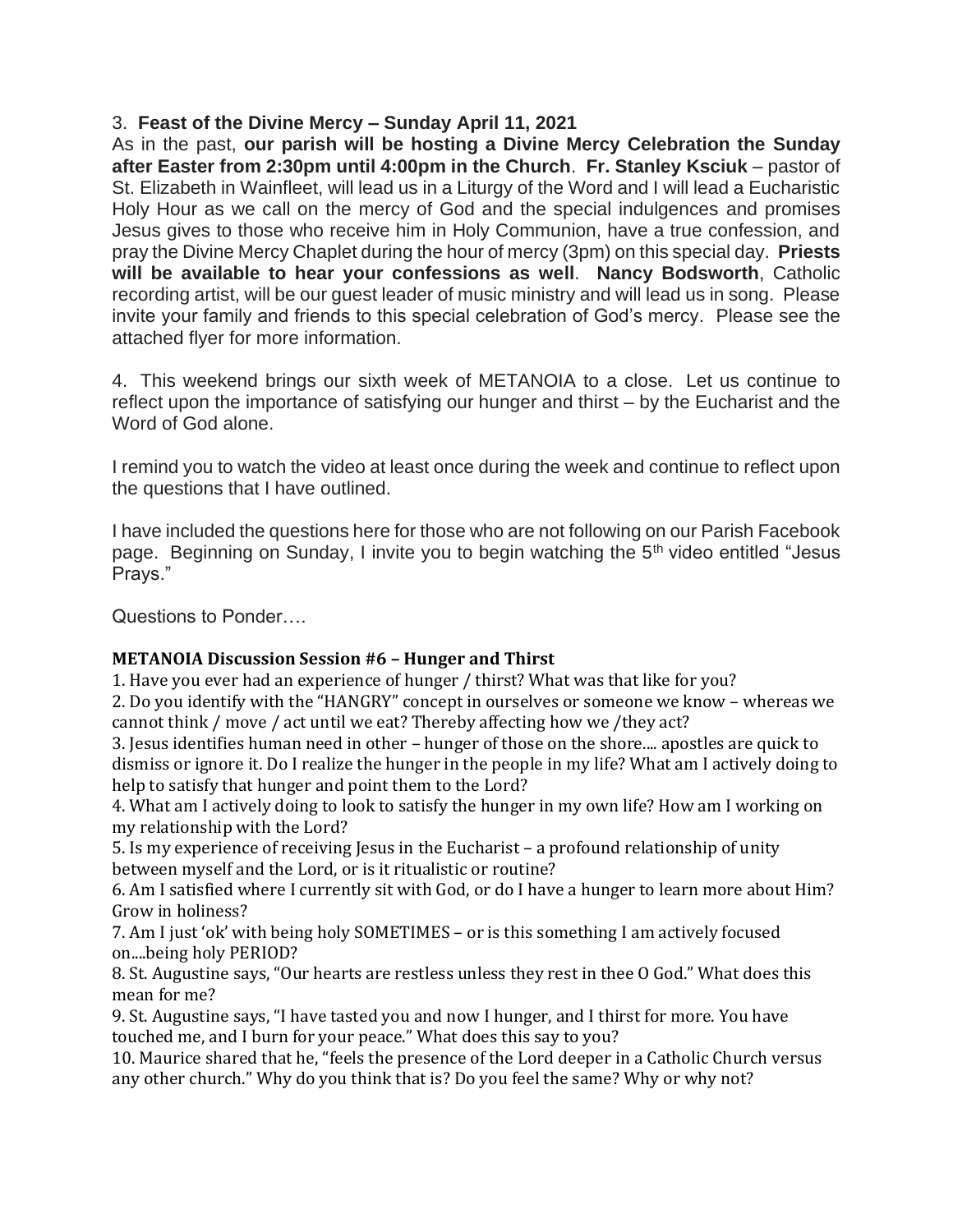11. Have you ever experienced the grace of Eucharistic Adoration – where Jesus in the Eucharist is exposed in the monstrance for a time of adoration or holy hour? If this is a must at ALL youth conferences, what might they experience that I may have/ or have not experienced? Are you aware that there is Eucharistic Adoration here at St. Joseph 6 days a week? The Church is open 12 hours a day for private time with Jesus?

12. The saints had a longing to receive Jesus in the Eucharist – do I have that same longing? Perhaps the Lord is calling me not just to Mass on Sundays – but more frequently during the week. What does receive Jesus in Holy Communion / the Eucharist mean to me?

God bless you all as we continue our Lenten journey together.

Gentle reminder, for those who wish to participate or observe a group think, I hold 3 livestream sessions each week to allow for dialogue, discussion and asking of questions. These live sessions take place through the parish Facebook page [\(www.facebook.com/StJoesGrimsby\)](http://www.facebook.com/StJoesGrimsby) and take place at the following time slots to accommodate your schedule. **Watch the movie 30 minutes before these three live sessions and use them to assist you to grow spiritually.**

**Please note that the schedule for this week will be different due to Holy Week – We will have Live Sessions on Monday March 29 @ 12:30pm and Wednesday March 31 @ 6:00pm only (No sessions on Holy Thursday or Holy Saturday).** 

(Note – they will all be uploaded to the Parish YouTube channel for those who do not use the Facebook platform). Again, kindly watch the videos BEFORE these sessions – we will not be watching them together on Facebook (in case of internet crash, slow connection etc.).

5. I continue to remind all families with young children of the 4 videos I have produced to help families pray the Rosary together as a family. Find these videos on our parish website at the following link: <https://www.stjosephgrimsby.ca/resources/> - scroll to the bottom and you will see the Video links. What a great opportunity to join in prayer as a family and pray the rosary together during Lent.

6. Our new parish digital sign is complete! Check out the important daily information you will find on it as you drive past the Lord's house each day! Special thanks to the Pastoral Team who helped me design this sign. May it be a powerful tool of Evangelization and bring Good News to the people of Grimsby.

7. Unfortunately the front doors of the church are old are not functioning properly anymore (able to lock and unlock) please use the side doors as indicated on the signs while I work to likely have to replace them (original doors, installed in 1995). Sorry for the inconvenience.

#### 8. **Development and Peace Share Lent Campaign**

Thank you for your generosity towards this year's Development and Peace Share Lent Campaign – this collection will remain open for the next 3 weeks. If you have not yet made you contribution, please do so at this time.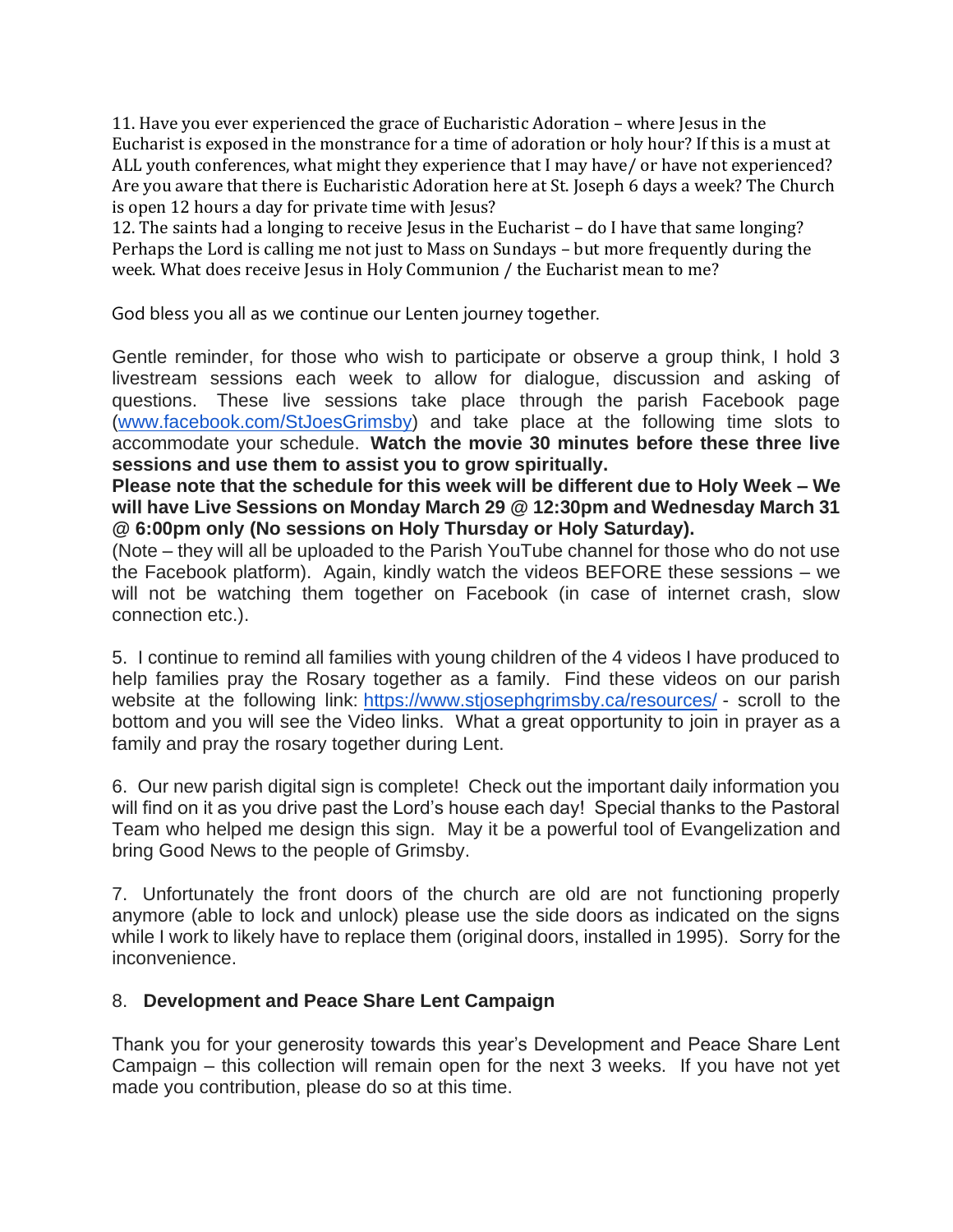Please indicate "Share Lent" when completing an e-transfer to the parish [\(myparishgift@gmail.com\)](mailto:myparishgift@gmail.com). If desired, you may use the Share Lent envelope in the Sunday Offering Envelopes box and drop your contribution off at the church. Alternatively, donate directly to Development and Peace at <https://www.devp.org/en/campaign/sharelove>

If you missed seeing the "Share Love Share Lent" video, here is the link <https://youtu.be/xkyIFzbJibM>

Find attached the link to the Encyclical letter from Pope Francis - [http://www.vatican.va/content/francesco/en/encyclicals/documents/papa](http://www.vatican.va/content/francesco/en/encyclicals/documents/papa-francesco_20201003_enciclica-fratelli-tutti.html)[francesco\\_20201003\\_enciclica-fratelli-tutti.html](http://www.vatican.va/content/francesco/en/encyclicals/documents/papa-francesco_20201003_enciclica-fratelli-tutti.html)

9. Please read the Bishop's Easter Message to all parishioners of the Diocese. It is attached to this email.

10. Pray for our young people who will be receiving the Sacrament of Confirmation in the week after Easter. Bishop Bergie will be coming to our parish to confer the Holy Spirit upon our young people in 4 Confirmation liturgies – April 6,7,8 & 15. Please note that these liturgies are only open to the candidates and their parents and siblings. They will be live-streamed through the parish website. This is done to limit the number of people gathering in the Church as per the Bishop's Diocesan directives. Thank you for your understanding and for your prayers.

11. In the weeks following Divine Mercy Sunday – we will be inviting the young children of our parish who have been preparing to receive Jesus in Holy Communion for the first time. Please continue to keep them in your prayers that they may open their hearts to the love of Jesus in the Eucharist.

# **CHILDREN LITURGY / LITTLE SPIRITS RESOURCES**

Use the link for the most up to date resources for Children's Liturgy [\(https://www.stjosephgrimsby.ca/childrens-liturgy/\)](https://www.stjosephgrimsby.ca/childrens-liturgy/) and Little Spirits [\(https://www.stjosephgrimsby.ca/little-spirits/\)](https://www.stjosephgrimsby.ca/little-spirits/)

# **OTHER IMPORTANT UPDATES**

1. This is your last chance to donate for Easter Flowers on behalf of your loved ones. Parishioners and friends of St. Joseph are encouraged to donate funds in remembrance of our loved ones who have died. These funds will be used to decorate the Church for the Easter Season. The loved one's names will be placed in the Book of Life and prayed for at all Masses through the Easter Season. Please email the names to the parish [sjrc.grimsby@cogeco.net](mailto:sjrc.grimsby@cogeco.net) and send an etransfer to the parish – Memo line EASTER FLOWERS or fill out the attached form and drop it off in the collection or parish office mailbox with your donation. May the souls of the faithful departed through the mercy of God, rest in peace.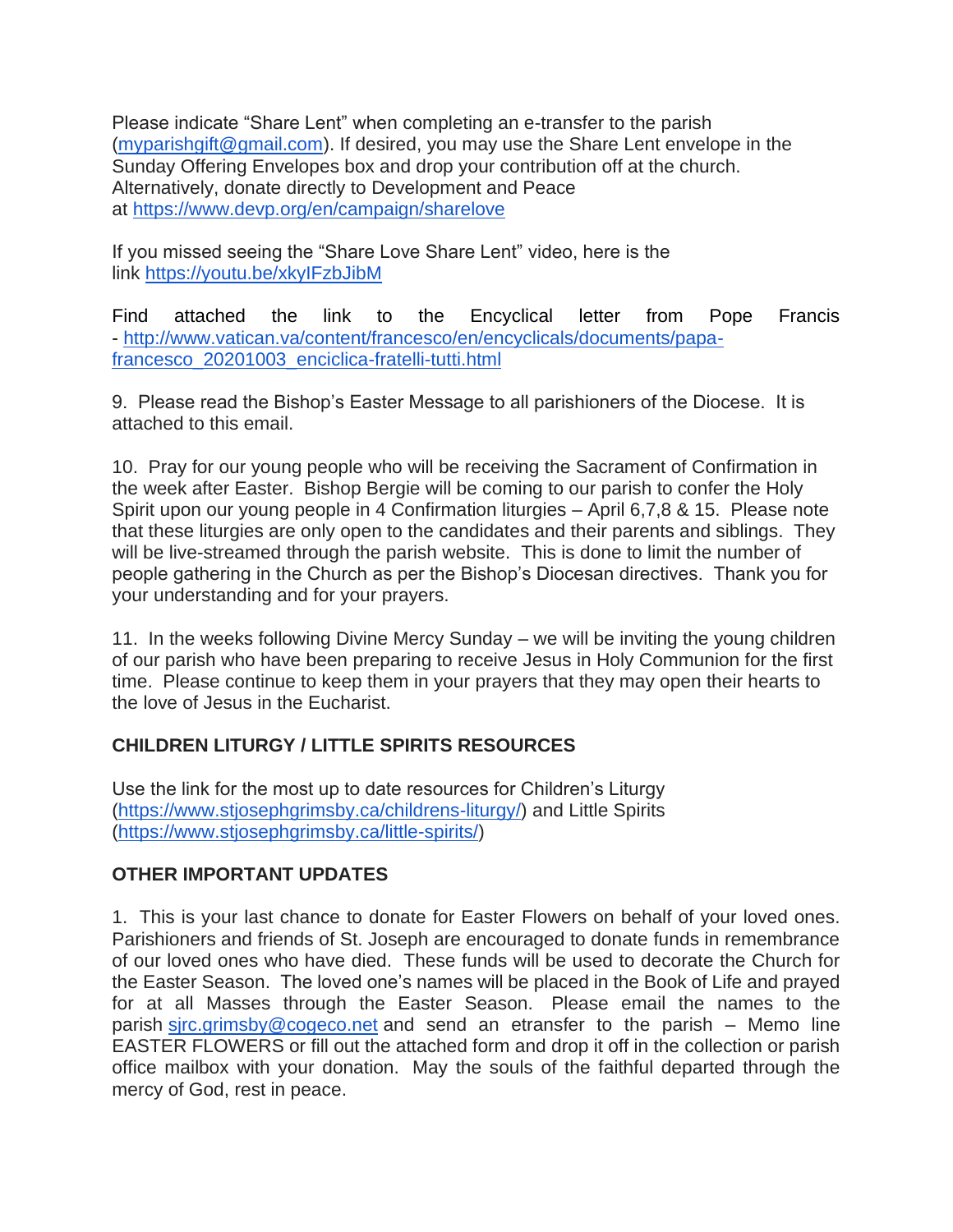2. Thank you for all who supported the Knights of Columbus Bottle drive. It was a success and a lot of fun as well. \$1,600.00 was raised and the monies will go towards the Heating and Air Conditioning fund for our parish. Thanks to the brother knights who participated in the event.

3. Please pray for our 7 elect – who are completing their final stages of preparation to receive the Sacraments of baptism. Confirmation and Holy Communion at Easter. Please keep them in your prayers as they Journey with the Lord Jesus!

4. Our 2<sup>nd</sup> ALPHA series is in its final weeks. Please continue to pray for Jody and all parishioners who are participating in it. We look forward to our upcoming 3<sup>rd</sup> ALPHA series in September, and I remind all parishioners, that the goal is for every parishioner of St. Joseph to participate in this spiritually enriching program to deepen our relationship with Jesus Christ.

5. Please continue to remember the parish regarding financial giving. We rely on your weekly contributions to sustain and build the kingdom of God in our parish. You can drop your offerings off in the boxes following Mass this weekend, drop it off in the outside mailbox, bring it to the parish office all week, or through the etransfer option – [myparishgift@gmail.com.](mailto:myparishgift@gmail.com) Thank you in advance to those families who continue to sustain our parish through their contributions.

6. Please continue to support our campaign for the new Heating and Air Conditioning units here at St. Joseph. **This project will cost the parish \$120,000** and your generosity is required to meet these costs. Thank you to those who have already stepped up and made donations – to date, we have **currently raised \$51,430 towards the total**. I am asking all parishioners to contribute significantly to this project since we all expect a warm church in the winter and cool church in the summer months. The old units, original to this church building, lasted us 25 years – and for those of us who are homeowners, we know that we certainly 'soaked' every ounce of life out of them. As you make your contribution, please write **"HEATING / AIR"** on the front of your envelope or in the memo line of an etransfer [\(myparishgift@gmail.com\)](mailto:myparishgift@gmail.com) and those funds will be counted towards your tax receipt for the end of the year. Special envelopes will be available to pick up for this project next weekend. Thank you in advance for your assistance.

7. 2021 envelopes are available for pickup in the foyer of the Church. Please pick up your envelopes for the new year which begins the end of November. **Please contact the parish office if you are shifting from the paper envelope to e-giving only. We can cancel your box order for 2022 and save on the purchase of envelopes, in addition to being more environmentally friendly. Thank you!**

8. 2020 tax receipts are now available for pickup in the foyer of the Church. Thank you for your generosity in supporting the parish this past year.

9. Confessions will be heard on **March 27 @ 3:00-4:00pm and on April 3 from 9:00am – 10:30am. There are no confessions on Holy Saturday in the afternoon.**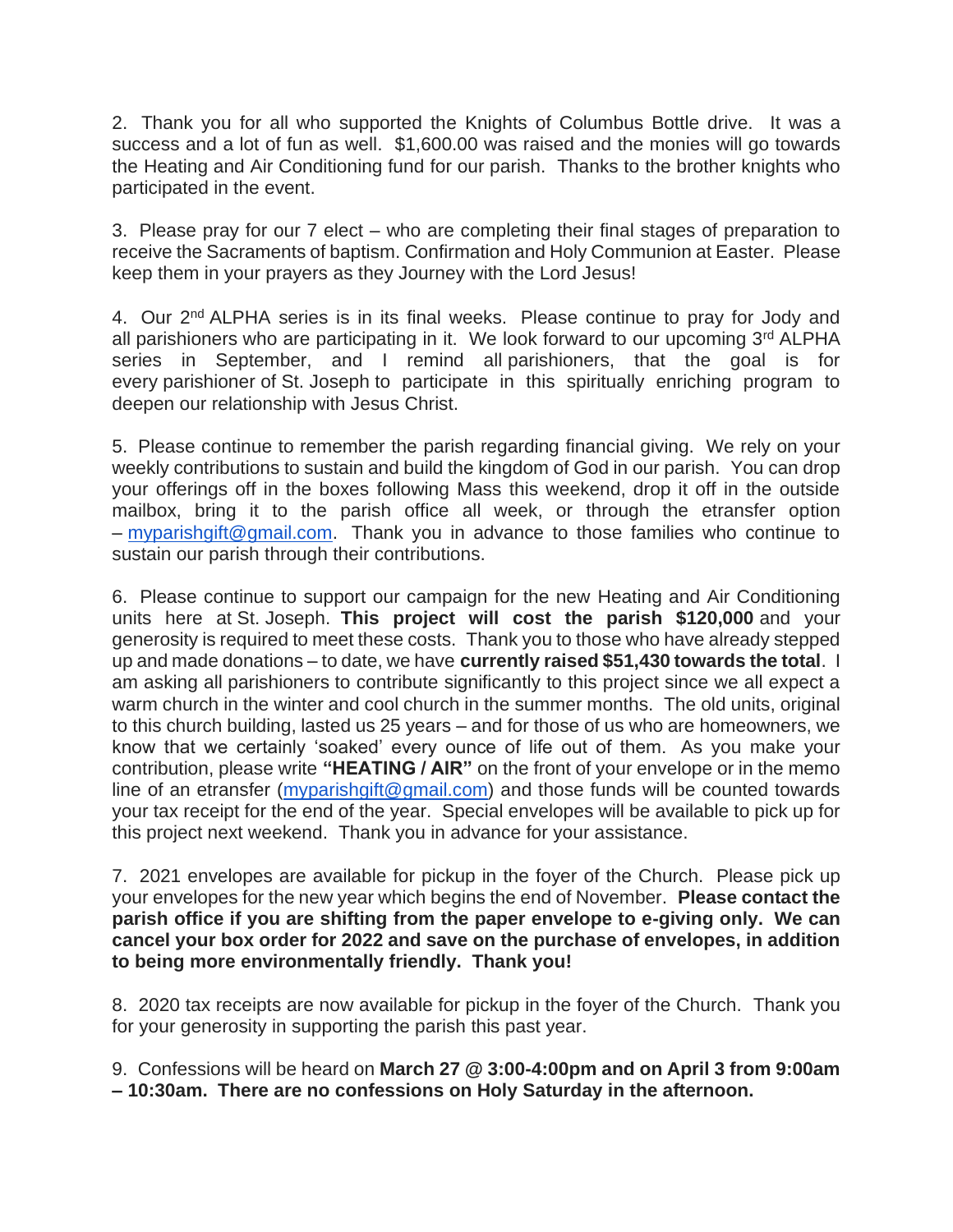10. The parish website continues to help so many – visit [www.stjosephgrimsby.ca](http://www.stjosephgrimsby.ca/) – and our social media accounts to help enhance your faith. Also please continue to look at the parish YouTube channel for daily updates.

Facebook - <https://www.facebook.com/StJoesGrimsby/> Instagram - <https://www.instagram.com/stjoesgrimsby/> Twitter - <https://twitter.com/stjoesgrimsby>

The parish YouTube channel once again is - [https://www.youtube.com/channel/UCX5\\_TJMB7GpOw6M0LV8t9pw](https://www.youtube.com/channel/UCX5_TJMB7GpOw6M0LV8t9pw)

11. The parish Bible Study – God Talk - continues with its **next session on Tuesday March 30 at 7:00pm**. We will be studying the Gospel of Matthew Chapters 5-7. Click on the link below and join as you are encouraged to deepen your relationship with God and the study of the scriptures. If you need help setting this  $up$  – contact the parish office.

Fr-Rico Passero is inviting you to a scheduled Zoom meeting.

Topic: Fr. Rico Passero God Talk Meeting Time: This is a recurring meeting Meet anytime

Join Zoom Meeting [https://us02web.zoom.us/j/82763215683?pwd=TnFENVhveEF5VktKem1NMDVMdldzQ](https://us02web.zoom.us/j/82763215683?pwd=TnFENVhveEF5VktKem1NMDVMdldzQT09) [T09](https://us02web.zoom.us/j/82763215683?pwd=TnFENVhveEF5VktKem1NMDVMdldzQT09)

Meeting ID: 827 6321 5683 Password: GodTalk

12. I continue to invite you all to utilize the FORMED.org platform. Again, free to all parishioners, there are NUMEROUS resources for you to check out as an individual and as a family. Free to all parishioners. I have again included the instructions to enroll here:

To log onto FORMED (again FREE to all parishioners)

- · Visit [www.formed.org](http://www.formed.org/)
- Click Sign up
- $Click I belong to a parish or organization.$

Type St Joseph Grimsby  $-$  in the "find your parish or organization" box and click on our parish name once it populates.

- **Click Next**
- Add your name and email address then click sign up.
- Enjoy FORMED